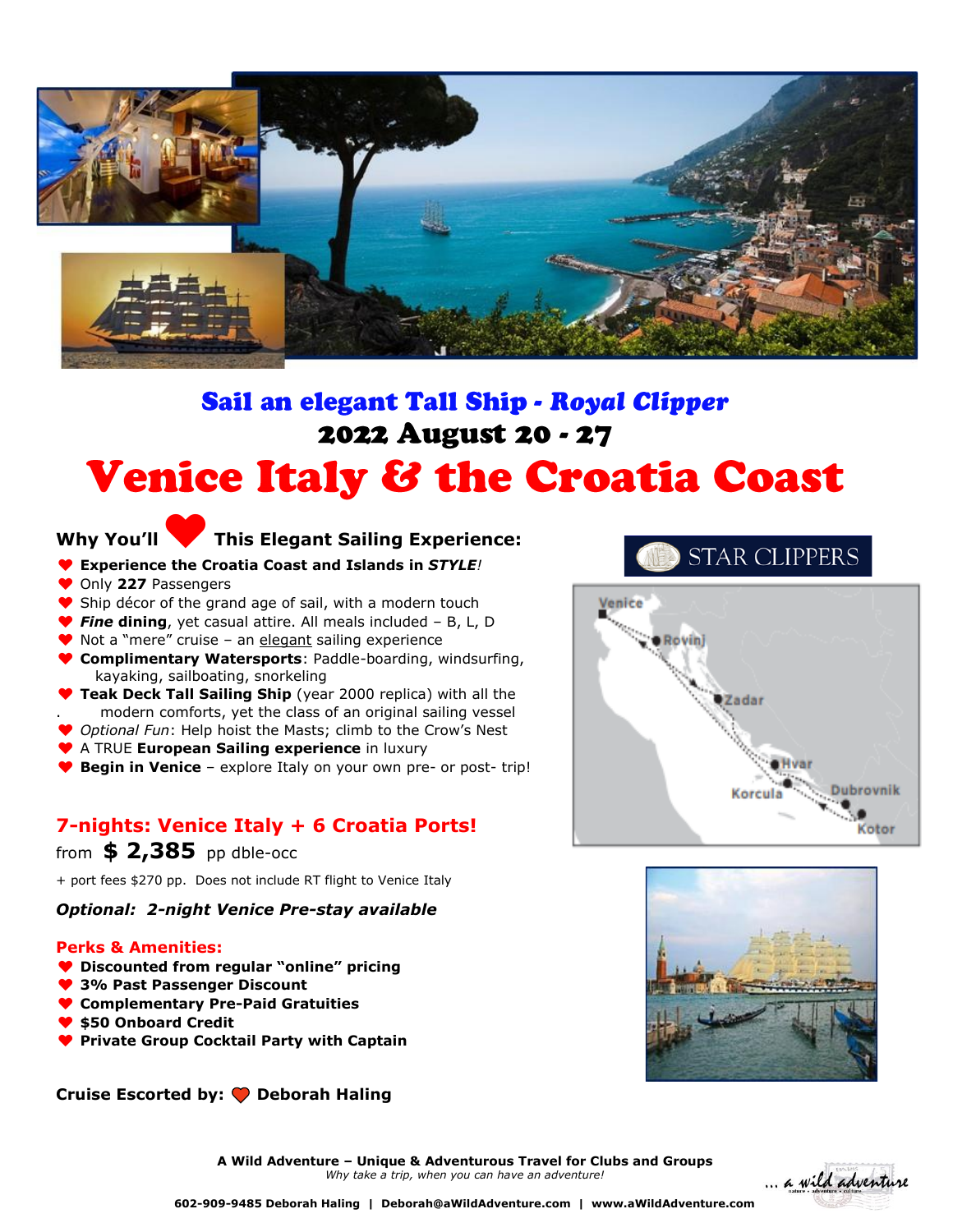## Croatia & Montenegro - Royal Clipper

| <b>Itinerary</b>                  |                                   |  |  |
|-----------------------------------|-----------------------------------|--|--|
| Saturday .<br>4                   | Venice, Italy                     |  |  |
| Sunday<br>$^{+}$                  | Zadar, Croatia                    |  |  |
| Monday<br>(†                      | Hvar, Croatia                     |  |  |
| <b>Tuesday</b><br>⊕               | swim stop Dubrovnik area, Croatia |  |  |
| <b>Tuesday</b><br>⊕               | Dubrovnik, Croatia                |  |  |
| Wednesday (<br>⊕                  | Kotor, Montenegro                 |  |  |
| <b>Thursday</b><br>$^{+}$         | Korcula, Croatia                  |  |  |
| <b>Contractor</b><br>Friday<br>(十 | Rovinj, Croatia                   |  |  |
| Saturdav<br>$^+$                  | Venice, Italy                     |  |  |



- ♦ 3 Salt Water Pools
- ◆ Piano Bar
- ♦ Upper deck outdoor Tropical Bar
- ♦ Edwardian-style Library
- ♦ Marina Platform

| <b>CABINS - Discounted Pricing &amp; EXTRAS</b>                 |                |                                     |                      |  |
|-----------------------------------------------------------------|----------------|-------------------------------------|----------------------|--|
| Please note: There are NO Balcony cabins on the Royal Clipper   |                |                                     |                      |  |
| Cat 4                                                           | Commodore Deck | <b>Oceanview - Forward</b>          | $$2,385$ pp dble-occ |  |
| Cat 3                                                           | Commodore Deck | <b>Oceanview - MidShip</b>          | $$2,515$ pp dble-occ |  |
| Cat 2                                                           | Clipper Deck   | <b>Oceanview - MidShip</b>          | $$2,665$ pp dble-occ |  |
| Deluxe                                                          | Main Deck      | <b>Oceanview Deluxe Large Suite</b> | $$3,835$ pp dble-occ |  |
| <b>PLUS Port Charges</b> \$270 pp                               |                |                                     |                      |  |
| *Included- \$50 per person onboard credit                       |                |                                     |                      |  |
| * Included- Paid Gratuities                                     |                |                                     |                      |  |
| Past-Passengers receive an additional 3% discount               |                |                                     |                      |  |
| Single Supplement – Approx $$1,250$ dependent on cabin category |                |                                     |                      |  |

### **EASY-PAYMENT PLAN:**

#### **CRUISE Deposit & Payments:**

Just phone, text or email Deborah Haling, from A Wild Adventure, to place your deposit by credit card.

#### **PAYMENT PLAN - CRUISE:**

- **1. Initial Deposit** \$400 pp
- **2.** 2021 Oct 20 \$1,000 pp
- *Fully refundable until 2021 April 22*
- **3.** 2022 May 21 Final Payment

### **HOW TO BOOK:**

**Phone, Text or Email Deborah Haling (your Host!) Book online [www.aWildAdventure.com](http://www.awildadventure.com/)** → **You're Invited**

**Cruise Escorted by:** ♥ **Deborah Haling** 602-909-9485 Deborah@aWildAdventure.com

### **CANCELLATION POLICY:**

□ 100% Refundable if passenger cancels on or before 2022 April 22

 $\Box$  Cancellations after 2022 April 22- subject to penalties

 $\Box$  NO refunds after 2022 July 20- full penalty applies

**NOT INCLUDED:** Round trip Flight to Venice Italy from your hometown, shore excursions, adult beverages/cocktails.

**TRAVEL INSURANCE** optional but recommended.

**A Wild Adventure – Unique & Adventurous Travel for Clubs and Groups** *Why take a trip, when you can have an adventure!*